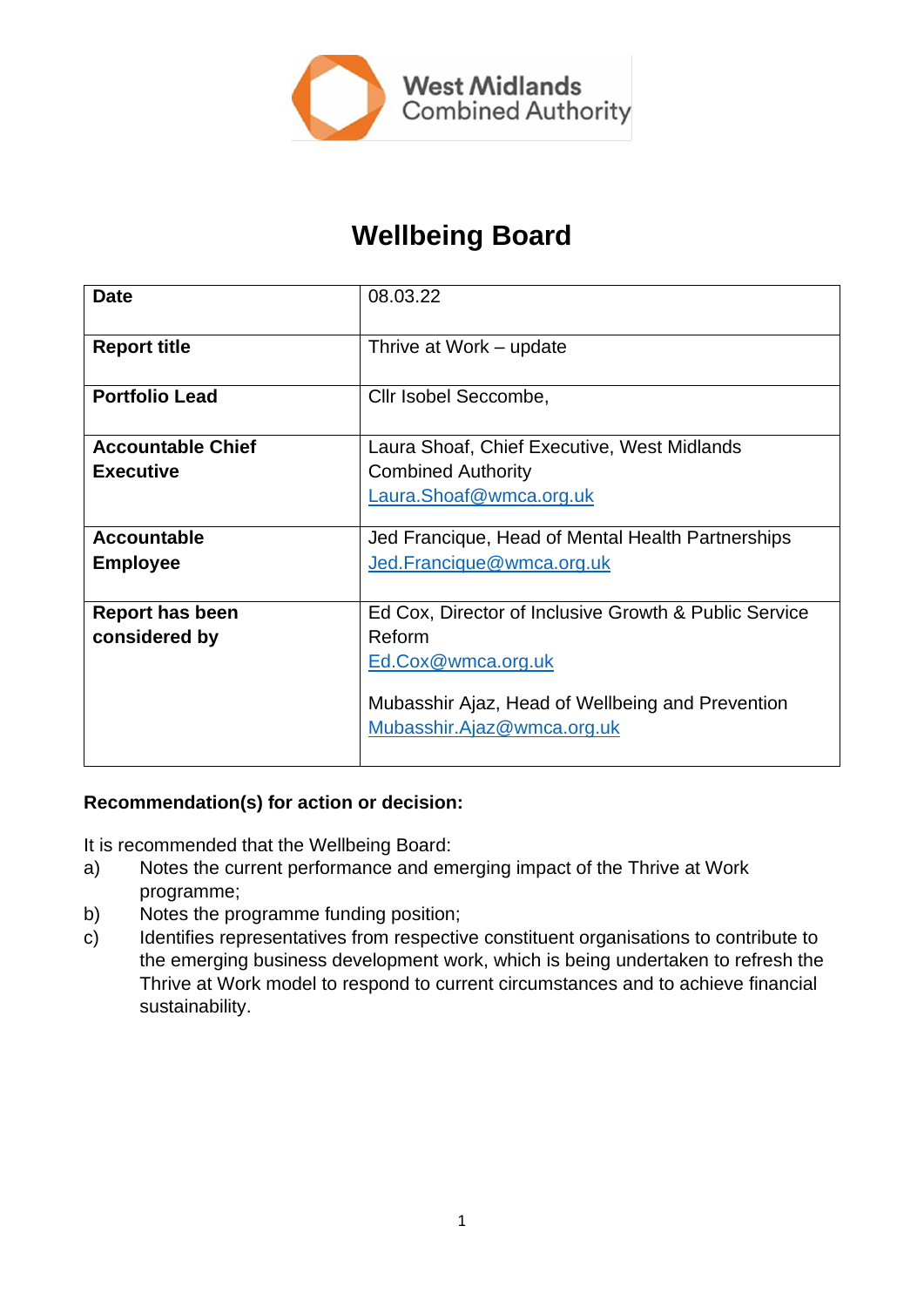

## **THRIVE AT WORK – UPDATE**

## **1. Purpose**

- 1.1 This paper provides an update on Thrive at Work in respect of:
	- Programme context;
	- Current performance and emerging impact;
	- Programme funding;
	- Emerging business development work.

## **2. Background and context for Thrive at Work**

- 2.1 Thrive at work was developed and launched in 2018 to provide employers with both a holistic approach and a practical framework to develop workplaces that promote and support employee health and wellbeing. It initially started life as a research trial and encompasses a series of modules, which are highlighted in a later section.
- 2.2 Thrive at Work is free for organisations with 8+ employees, which are based in the Midlands. The programme is currently fully funded through a partnership programme called the Mental Health & Productivity Pilot (MHPP) programme. The overarching aim of MHPP is to provide resources which are effective at supporting workplace mental health and in turn to help to increase productivity amongst employees. Key MHPP partners are indicated below:



- 2.3 MHPP's 'tools' to support workplace wellbeing include Thrive at Work (arguably the key tool) plus the 'SLEEP', 'REST' and 'PROWORK' research programmes, 'Mentor', the 'Mental Health at Work' Commitment, 'Managing Minds' and 'This is Me'.
- 2.4 MHPP receives funding from central government via the Midlands Engine. This is due to cease at the end of June 2022, thereby also impacting on the funding of the Thrive at Work programme. It has been acknowledged that the delivery of Thrive and the rest of the MHPP programme has been significantly hampered by the pandemic - potentially delaying progress by approximately 15 to 18 months. As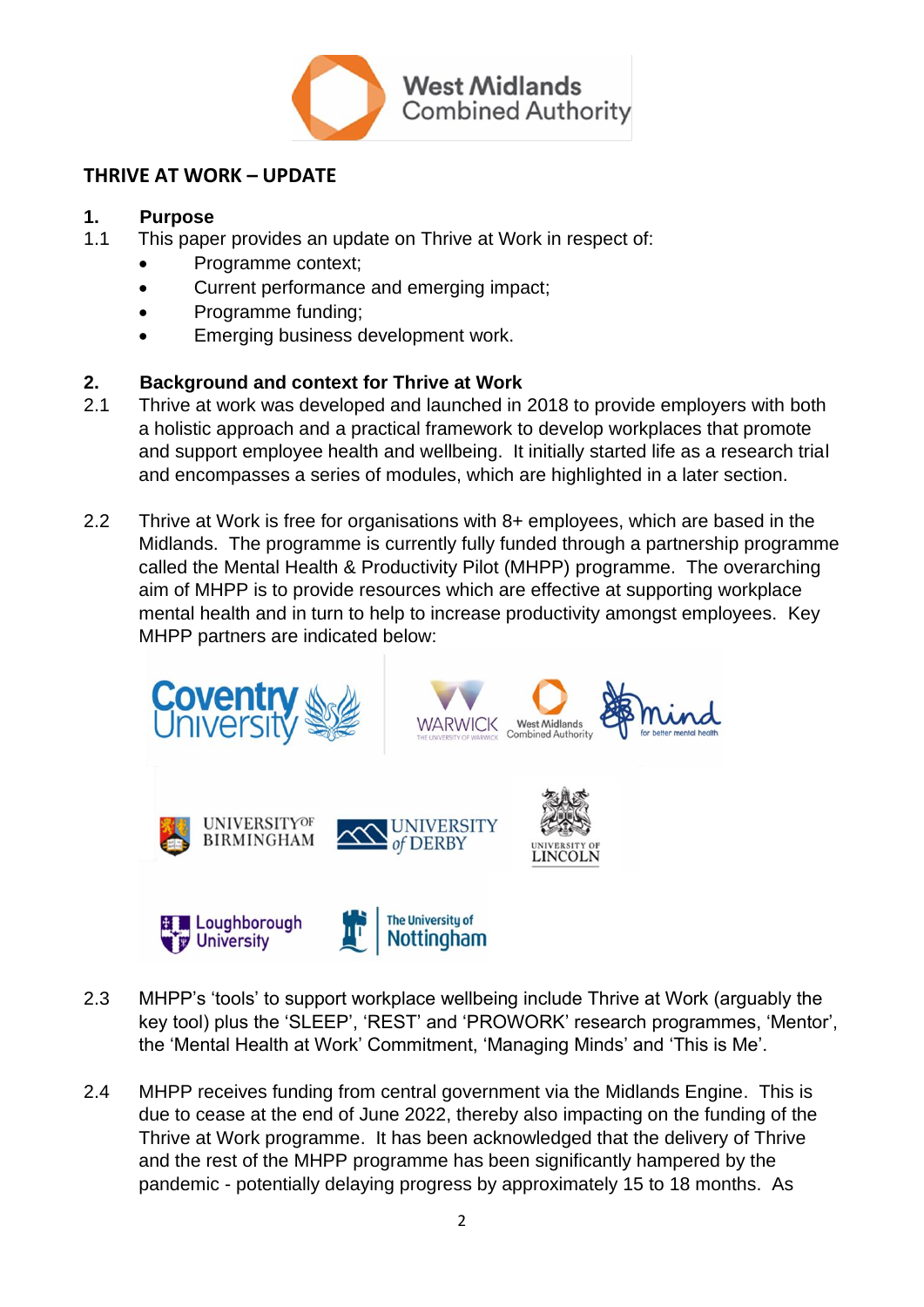

such, a funding bid has been submitted to the Department of Health & Social Care (DHSC) to give the programme the opportunity for recover the lost ground. DHSC have been given funding options, each of which prioritise Thrive at Work, with a potential funding timeline until March 2024. (A funding decision is awaited at the time of writing this paper, but is anticipated to be known by the time the Wellbeing Board meeting takes place).

## **3. The Thrive at Work programme**

3.1 Thrive at Work is a structured comprising 5 thematic assessment areas, with a number of criteria – see below. Evidence of achievement against the respective criteria lead to accreditation at 4 potential levels – Foundation, Bronze, Silver and Gold.

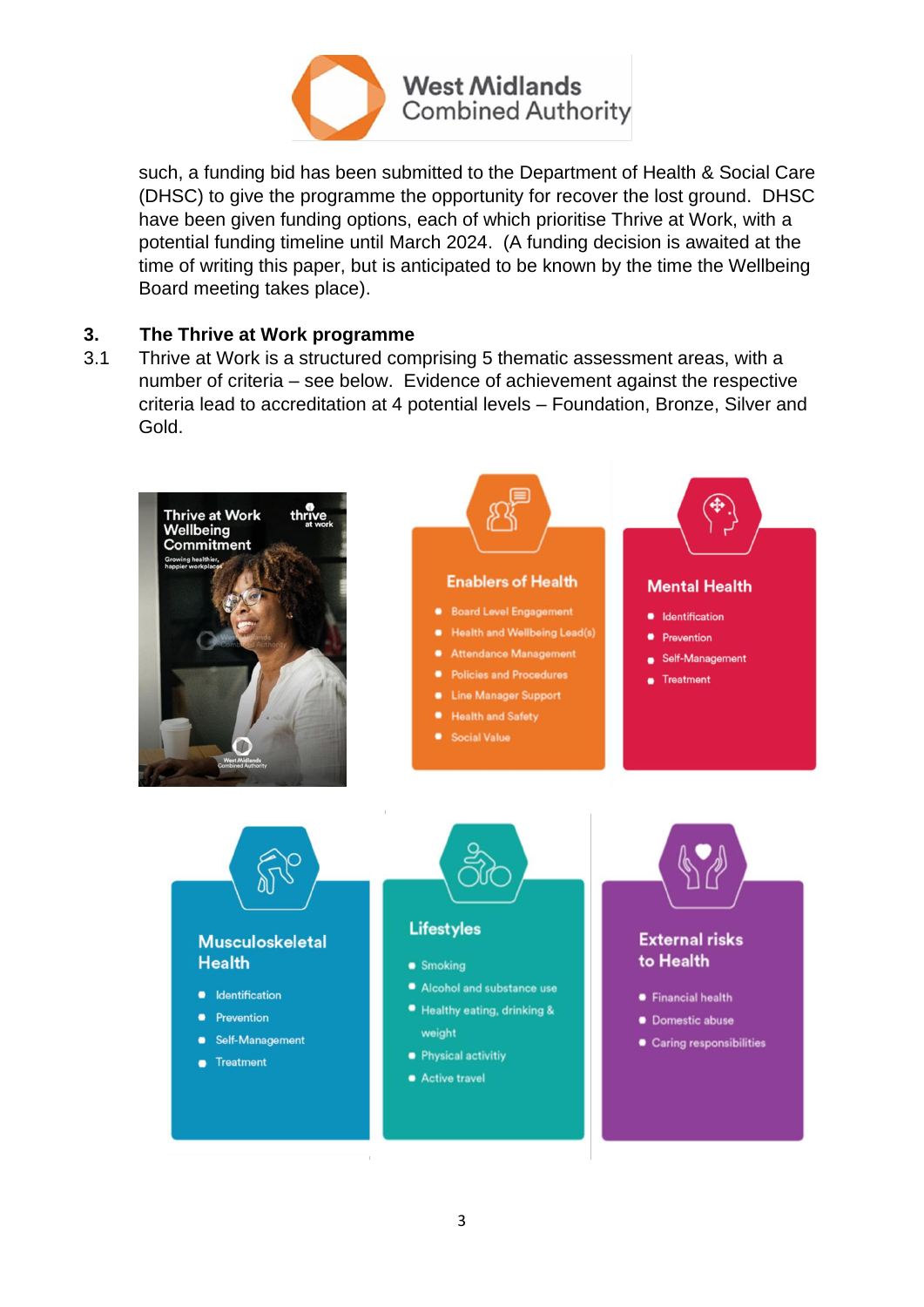

## **3.2 Current performance and activities:**

- Over 500 organisations are currently signed up to the programme, with 15 new registrations in January;
- 135 organisations are working towards Foundation level accreditation;
- 40 organisations are working towards Bronze level accreditation;
- 14 organisations are working towards Silver level accreditation.
- 34 organisations are accredited at Foundation level including, in January 2022, Dudley Lodge Safeguarding Children Services, Lincolnshire Coop and Support Staffordshire;
- 35 organisations are accredited at Bronze level including 'Steps to Work' in January 2022;
- There were 158 new organisations engaged (i.e. actively made aware of the programme) in January 2022;



**Accredited organisations include:**

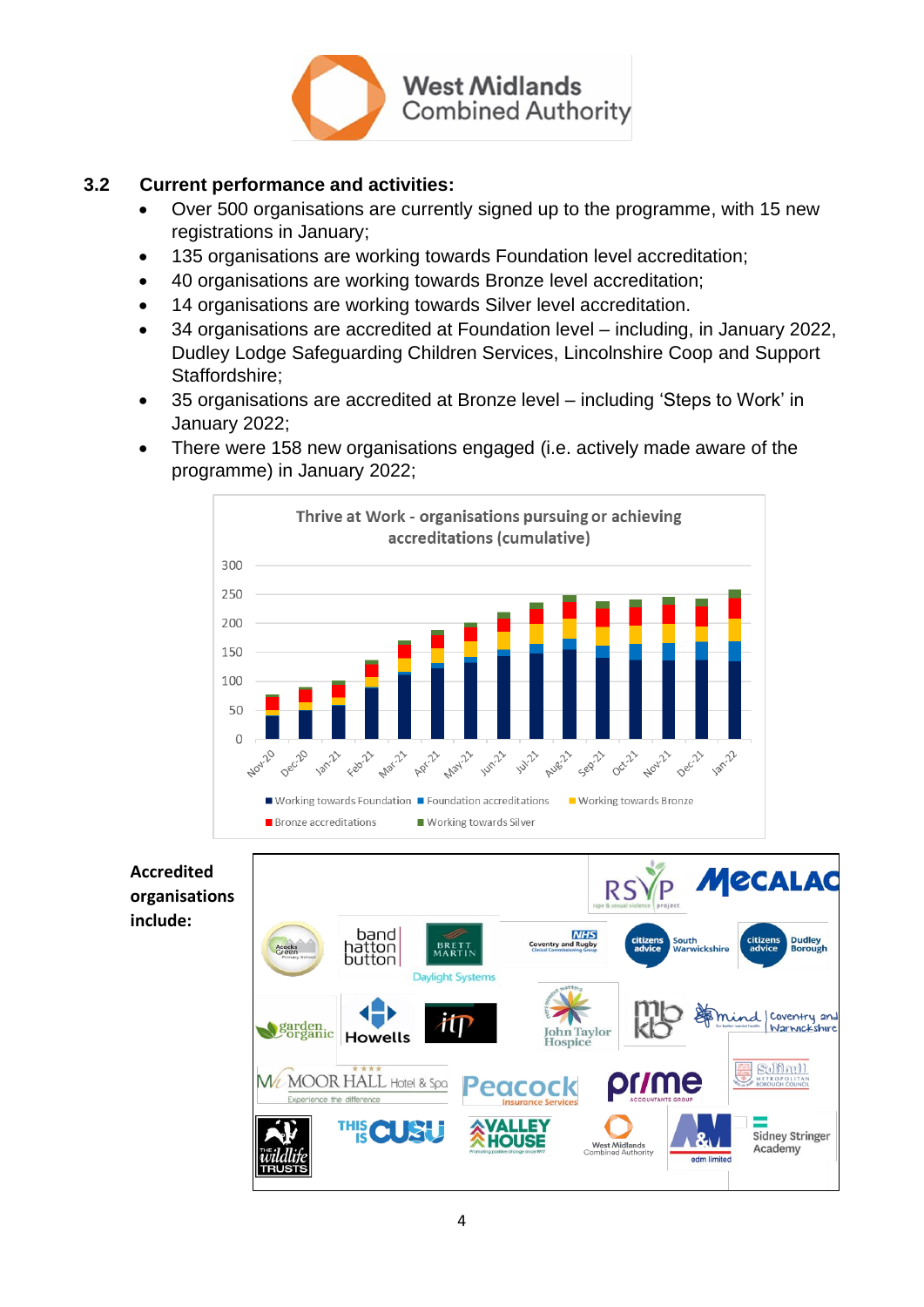

## **3.3 Case study example of programme benefits – 'Steps to Work'**

*Steps to Work, a charity based in Walsall which has been running for over 20 years, were one of the very first organisations that registered to complete Thrive at Work in 2018. They have now achieved Bronze accreditation and are currently working towards Silver level accreditation.* 

*They have over 100 employees and provide employment support services to local residents that require support and additional skills to gain employment.*

*Senior management is committed to the well-being of staff. Raj Sarai, HR Manager, has been responsible for driving this forward alongside the Health & Wellbeing Lead, Ayesha Farooq, under the direction of Bhanu Dhir, CEO. Raj, who was also instrumental in Steps to Work's decision to join the programme, said 'wellbeing is now part of what we do'.*

*During the accreditation interviews, it became very apparent that the influence of the CEO, Bhanu Dhir, was significant in improving the supportive culture within the organisation. Staff stated that they 'now feel more connected' and acknowledged that there was a positive shift in the culture of the organisation since Bhanu became CEO.* 

*Wellbeing meetings were introduced to support staff, as a result of Thrive at Work, which provided regular opportunities for line managers to ensure that the wellbeing needs of their staff were being regularly reviewed. This initiative may also be connected to the lower rate of stress and anxiety-related employee absences now being reported.* 

*Staff are more aware and open to the importance of maintaining good mental health. Steps to Work, have taken many actions to continuously chip away at the stigmas associated with this and normalising open and honest communication within the workplace.* 

*Staff now have access to information and support to enable them to manage their own mental and emotional wellbeing as a result of Thrive at Work. Steps to Work also offer all employees the opportunity to undertake Mental Health First Aid training. Bereavement sessions were also run to support employees with the increased bereavements that staff were experiencing as a result of the pandemic.*

*Ayesha, from the charity, said, "Steps to Work are really happy and excited to have received the Bronze accreditation. The Thrive at Work programme has supported us as an employer to focus on our employees' mental health and wellbeing. The programme helps to create a structure of support that can be easily implemented in supporting and educating employees regarding mental health, musculoskeletal and promoting healthy lifestyles. Since implementing the programme, we have received a positive response from our employees. We now hope to achieve the Silver and Gold accreditation."*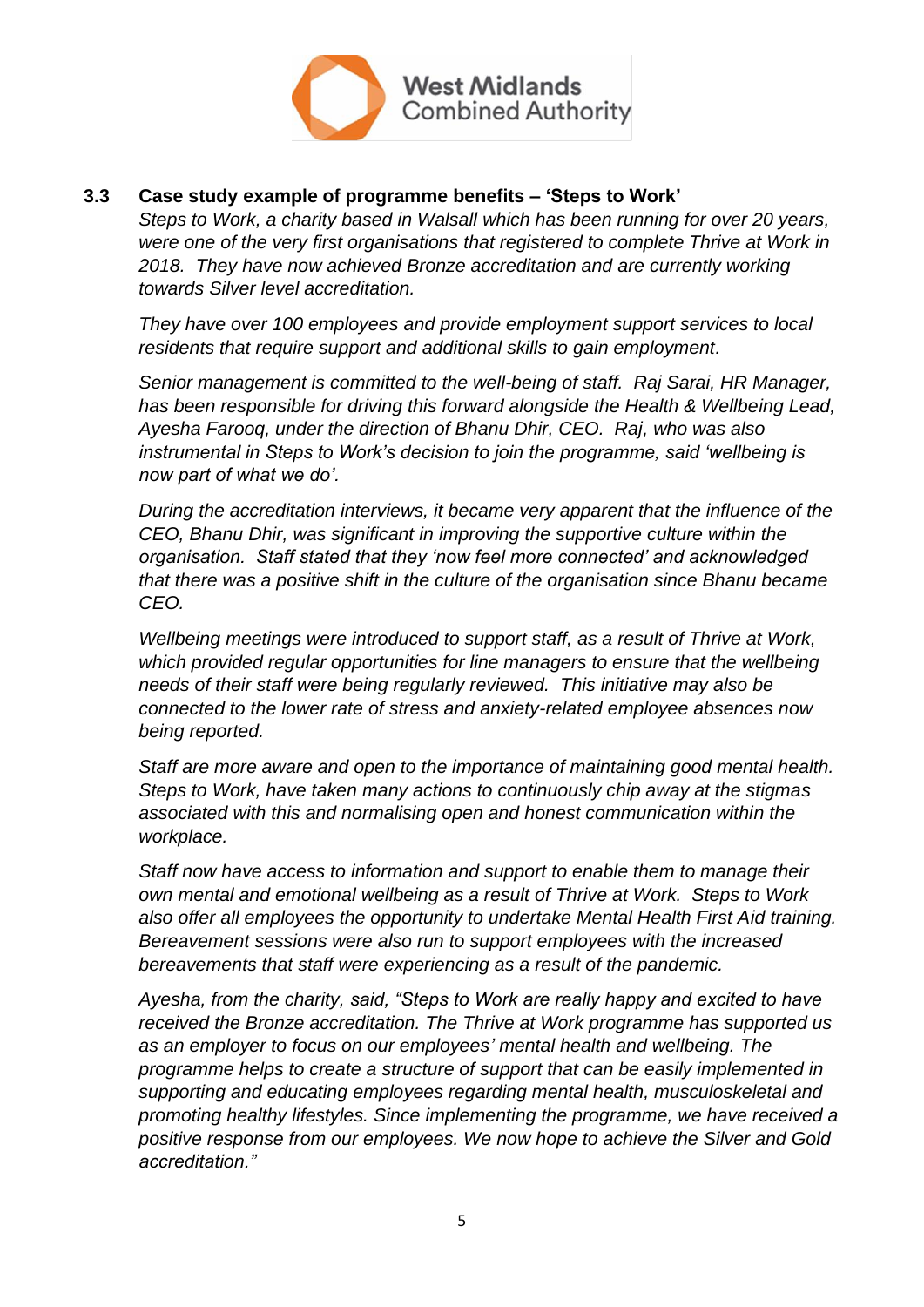

## **3.4 Emerging programme impact work**

- 3.4.1 Whilst there is a good amount of positive qualitative case study materials, Thrive at Work was not originally set up in a way that systematically captured quantitative evidence of impact – in such terms as the workforce and financial costs of sickness and turnover. A significant benefit of the programme has been enabling organisations to implement important wellbeing infrastructure – work is underway to capture more details on this.
- 3.4.2 This ongoing need to provide evidence of impact and 'return on investment' for WMCA, for MHPP and for external funders, has led to retrospective work being undertaken to generate further evidence. This will particularly focus on the respective journeys of organisations from their baseline signing up position to their position against the programme criteria at accreditation (or post-accreditation). Work to further develop the Thrive at Work model will include steps to embed key 'success measures' to ensure that impact can be systematically captured and monitored. This will be undertaken in conjunction with MHPP partners.
- 3.4.3 The impact of the pandemic on organisations, e.g. in terms of sickness levels, staff turnover and general organisational capacity, is inevitably complicating the work to assess programme impact.

## **4. Business development work and programme continuity**

- 4.1 Thrive at Work has been dependent on grant funding and the potential cessation of funding at the end of June 2022 poses a significant challenge to the programme. With the available programme underspend, there is the potential to extend the programme (and associated staffing) for a further 3 months until the end of September 2022.
- 4.2 MHPP work is underway between January and June 2022, which WMCA is involved in, to explore opportunities to refresh the focus and revenue options for the wider programme.
- 4.3 The COVID-19 pandemic has generated higher levels of awareness of the importance of the 'work and health' agenda – with challenges from sickness, furlough, redundancy and the transformation of working practices (including working from home).
- 4.4 The latest data for the WMCA area shows that around 25% of those who are economically active are away from the labour market because of either short-term or long-term health conditions. Alongside this, a high level of unfilled vacancies is creating skills and capacity shortages for employers, holding back their businesses and economic growth. As such, it remains extremely important that the 'health and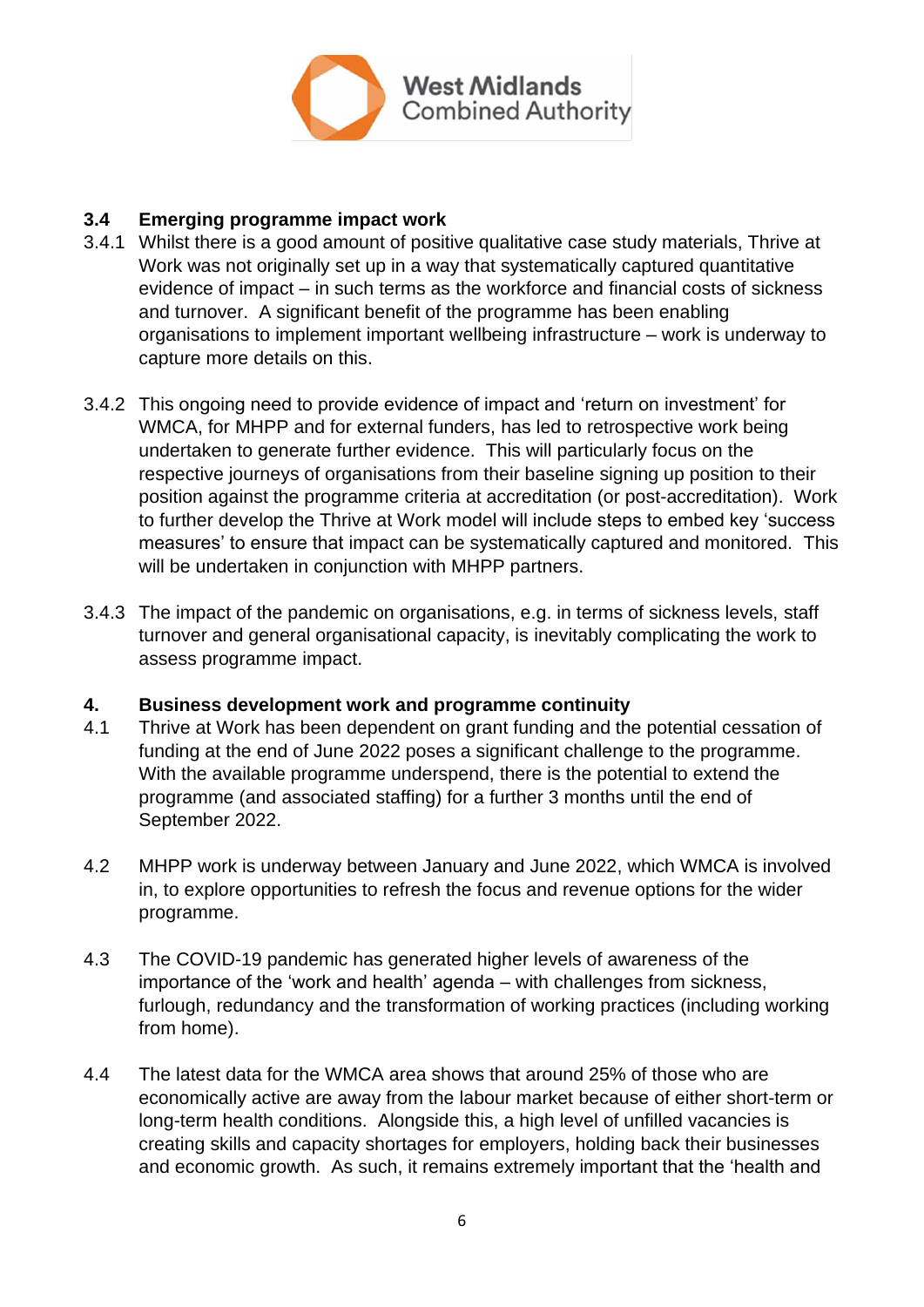

work' agenda continues to be pursued – helping economically inactive people into work and supporting employers to be able to retain their existing staff, supporting a strengthening of workplace health and well-being infrastructure and organisational culture.

- 4.5 Support offers in the health and work 'market' have also changed since 2018, with new market entrants, such as offers from Investors In People and Mental Health First Aid England. Also, there is a clearer focus on what constitutes 'good work' – a potential area for further consideration and activity.
- 4.6 WMCA is has commenced business development work, in consultation with a number of stakeholders, to:
	- a) Consider options to refresh the Thrive model to respond to current circumstances and 'market needs' and to consider which other 'support tools' it should potentially be aligned with.
	- b) Consider options for Thrive at Work revenue and organisational form that would enable the programme to develop and be financially sustainable beyond current grant funding arrangements.
- 4.7 The business development exercise will be concluded by the end of March 2022, generating initial proposals for consideration. Emerging feedback from the exercise include:
	- a) Give further consideration to the target market /markets and, therefore, give consideration to developing a differentiated product or products which meet the different needs of different organisations (reflecting organisational type, size, capacity, organisational maturity in respect of wellbeing issues, etc.);
	- b) Initial market research indicates two different model options (which are not mutually exclusive):
		- the provision of a set of curated and freely available online resources, with limited support to organisations; or
		- a paid-for service with a significant level of support provided by the Thrive at Work team.
	- c) Refreshing the approach to accreditation, which might feel to some as 'all or nothing', by developing a modular approach to assessing and recognising progress. For instance, there can be milestones on the journey to general accreditation at a particular level, e.g. programme recognition of all key enablers being in place.
	- d) Considering refreshing the breadth of the model to more broadly consider the key components of a 'good workplace'. This could include additional healthrelated components, such as further support to employers / employees on neurodiversity and, also, key women's health issues, including the menopause.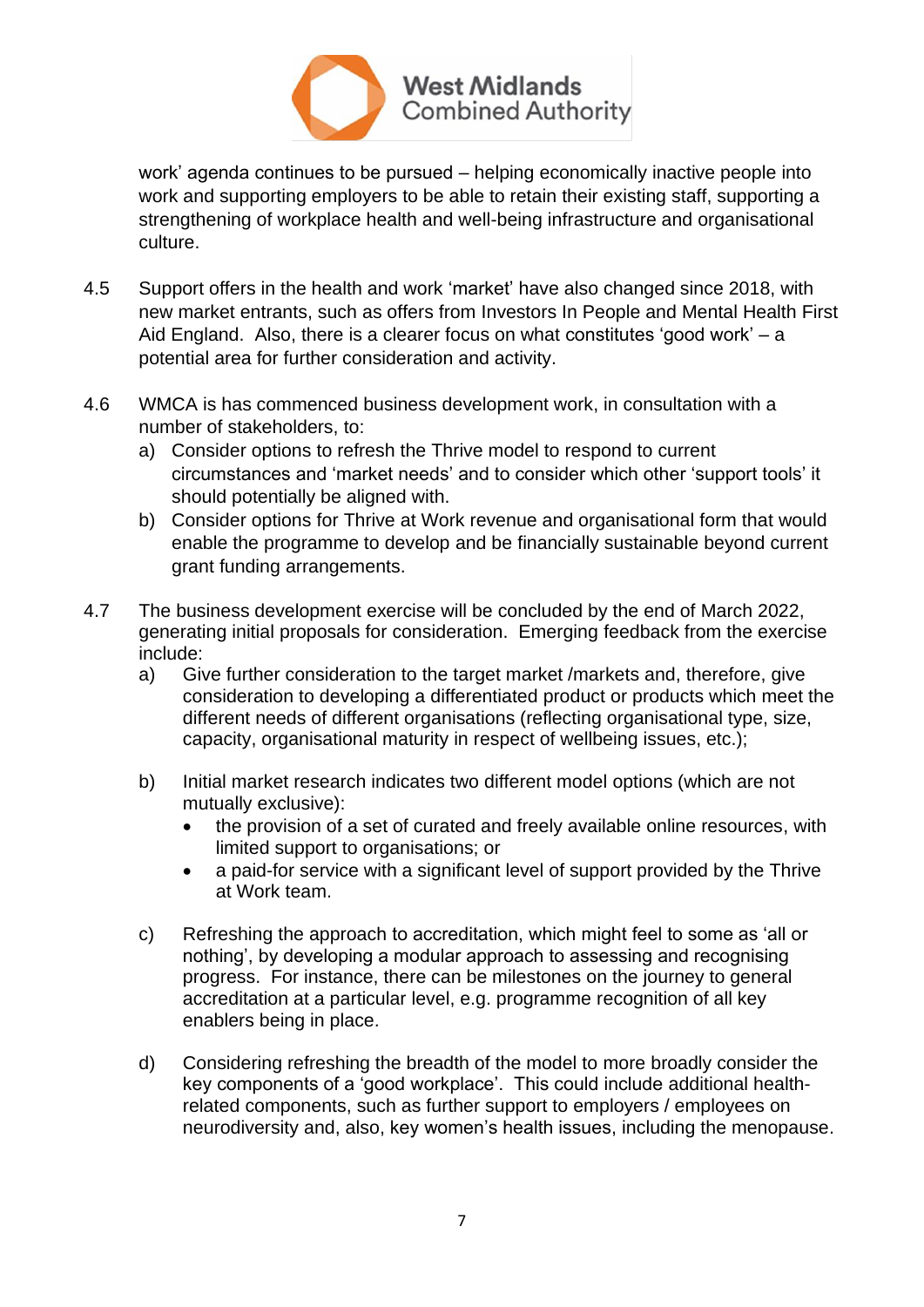

4.8 WMCA are keen to secure further feedback in the next few weeks from key stakeholders, including reps from constituent organisations, to support further support the thinking around business development.

### **5. Financial Implications**

- 5.1 There is external grant funding via MHPP which funds Thrive at Work until end of June 2022. Due to programme underspend thus far, which can be used through a 'no cost extension' as agreed with funders, the programme has sufficient funds to continue to operate for an additional 3 months until the end of September 2022.
- 5.2 The outcome of an MHPP funding bid to the Department of Health and Social Care, is awaited; this would potentially provide external grant funding for Thrive at Work until March 2024.
- 5.3 There is a provision in the 2022/23 Wellbeing portfolio budget to extend the programme through to end of March 2023, should the funding bid outlined in 5.2 not be successful. This however is subject to approval based on evidence of continuing impact and 'return on investment'.

#### **6. Legal Implications**

6.1 There are no specific legal implications arising from the contents of this report.

#### **7. Equalities Implications**

7.1 The Thrive at Work programme seeks to support organisations, including small and medium sized enterprises, to create a culture and arrangements which actively support the health and wellbeing of employees, thereby supporting the ongoing development of inclusive workplaces.

#### **8. Inclusive Growth Implications**

8.1 The Thrive at Work programme has largely positive inclusive growth implications, as it aims to grow the assumption that work should be something that enables citizens to be healthy. It particularly relates to the Inclusive Economy and Health and Wellbeing fundamentals in this regard. This work is therefore timely, as it will ensure that the value of what has been delivered to date can be taken forward, in a way which continues to benefit employees across the region.

#### **9. Geographical Area of Report's Implications**

9.1 The work of the Wellbeing Board applies to relevant activity across both Constituent and Non-constituent areas.

#### **10. Other Implications**

10.1 There are workforce implications arising from the outcome of the funding decision.

#### **11. Schedule of Background Papers**